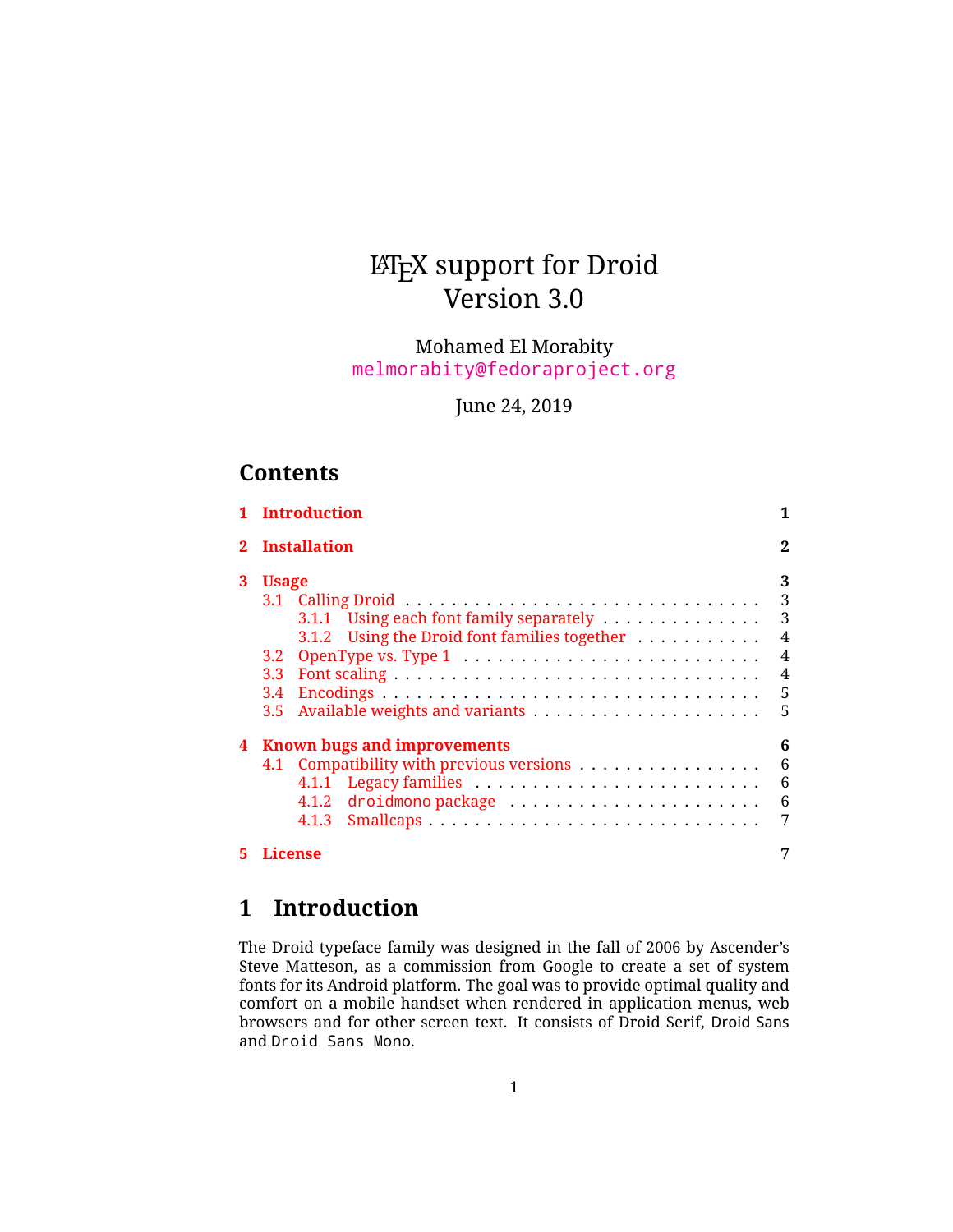The font family is available in the Android Git tree  $[1]^1$  $[1]^1$  $[1]^1$  as TrueTypeflavored OpenType files licensed under the Apache License version 2.0 [\[2\]](#page-6-3).

This package provides support for Droid in LT<sub>E</sub>X, including X $\rm _H$ ETEX and LuaLTFX. It includes the original OpenType fonts, as well as Type 1 versions, converted for this package using FontForge  $[3]$  for full support with  $\mathbb{F}$ FEX and Dvips.

Notice that this package does not support the Droid Pro family sold by Ascender  $[4]$ . Notice also that the Noto font family  $[5]$  is considered to be the successor for Droid, with better Unicode coverage and more weights and shapes available.

### <span id="page-1-0"></span>**2 Installation**

These directions assume that your T<sub>F</sub>X distribution is TDS-compliant. Once the droid.tds.zip archive extracted:

- 1. Copy doc/, fonts/, and tex/ directories to your texmf/ directory (either your local or global texmf/ directory)
- 2. Run mktexlsr to refresh the file name database and make TEX aware of the new files
- 3. Run the following commands $^2$  $^2$  to make Dvips, dvipdf and T<sub>E</sub>X aware of the new fonts:

updmap-user --enable Map droidserif.map updmap-user --enable Map droidsans.map updmap-user --enable Map droidsansmono.map

Note that this package requires the following packages to work:

- $\bullet\,$  font spec (for X $\exists$ L $\mathbb{F}$ K $/$ Lual $\mathbb{F}$ F $\mathbb{F}$  support)
- ifluatex
- ifxetex
- xkeyval

<span id="page-1-1"></span><sup>1</sup>Prior to Android 5.

<span id="page-1-2"></span> $^2$ Use the updmap-sys command instead for a global installation.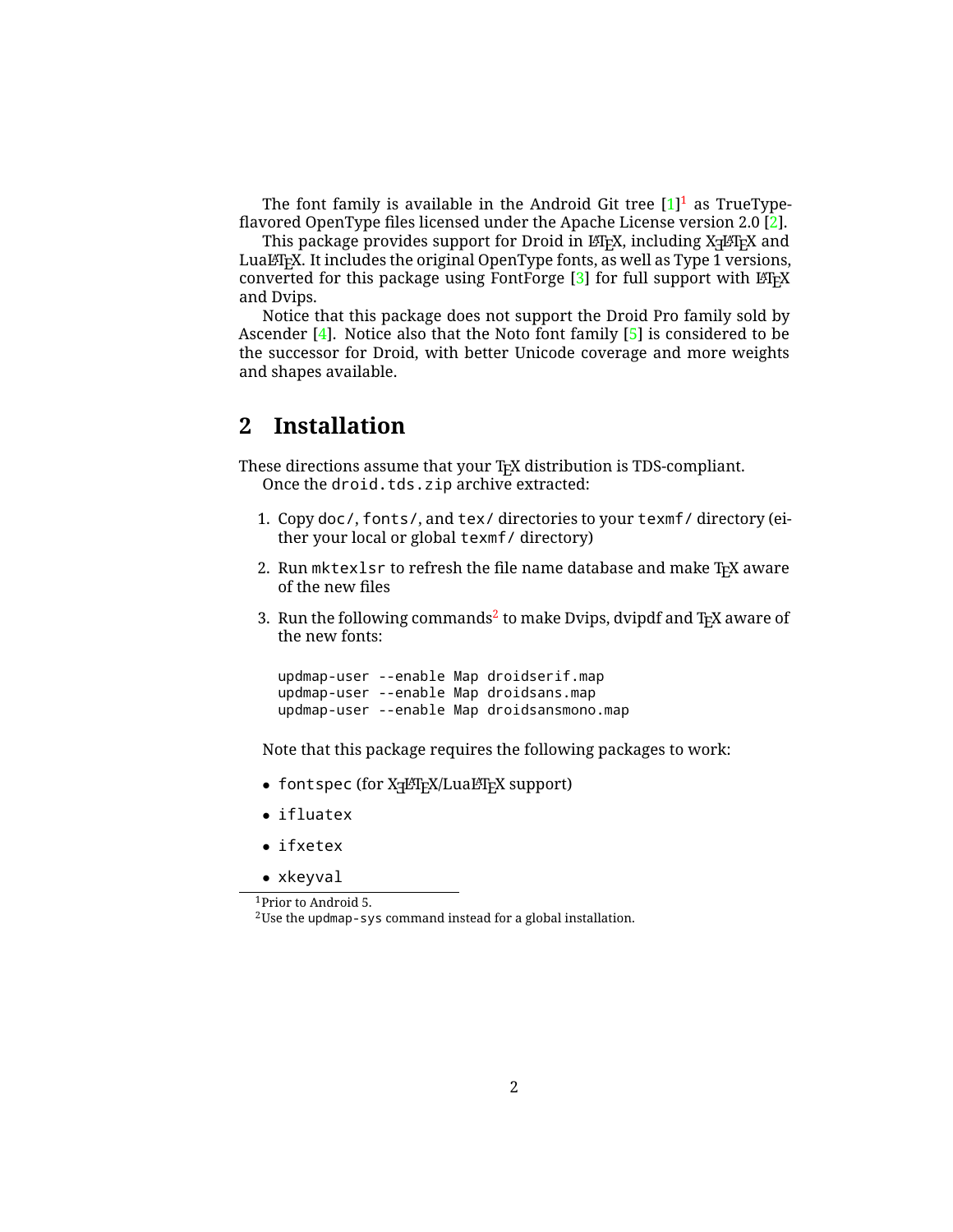### <span id="page-2-0"></span>**3 Usage**

#### <span id="page-2-1"></span>**3.1 Calling Droid**

#### <span id="page-2-2"></span>**3.1.1 Using each font family separately**

**Droid Serif** You can use the Droid Serif font family in a LAT<sub>E</sub>X document by adding the command

\usepackage{droidserif}

to the preamble. The package supplies the \droidserif command to switch the current font to Droid Serif.

You can set LATEX to use Droid Serif as standard font throughout the whole document by passing the default option to the package:

```
\usepackage[default]{droidserif}
```
**Droid Sans** As well, you can set LAT<sub>E</sub>X to use Droid Sans by adding the following command to the preamble.

\usepackage[default]{droidsans}

The package supplies the \droidsans command to switch the current font to Droid Sans.

You can as well set Droid Sans as standard font with the default option to the droidsans package:

\usepackage[default]{droidsans}

To set Droid Sans as default sans-serif only:

\usepackage[defaultsans]{droidsans}

**Droid Sans Mono** Finally, to use Droid Sans Mono, you can call the droidsansmono package as below:

\usepackage{droidsansmono}

The package supplies the \droidsansmono command to switch the current font to Droid Sans Mono.

To set Droid Sans Mono as the default typewriter font, use the defaultmono option:

\usepackage[defaultmono]{droidsansmono}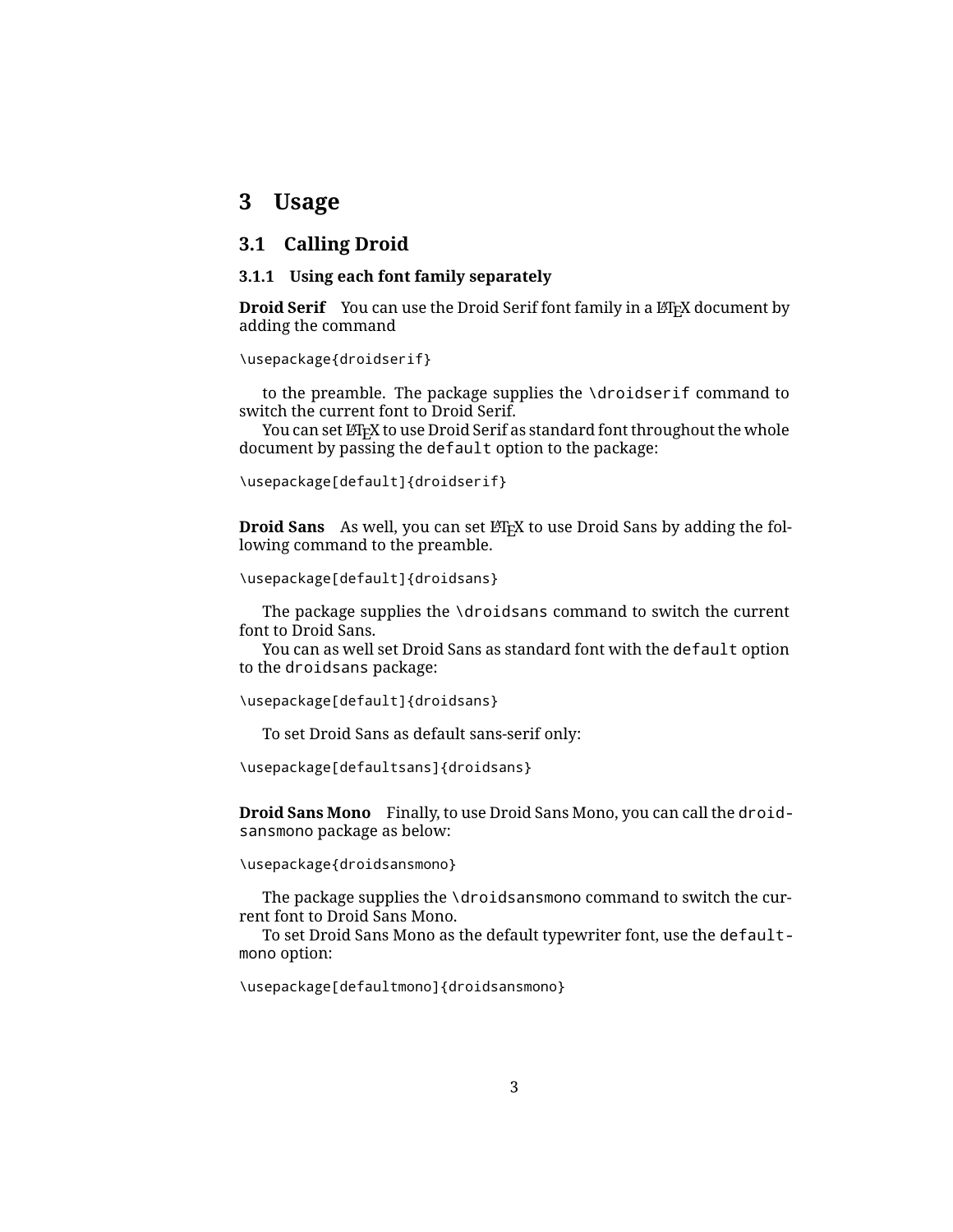| Feature | Description                     | font spec option      |
|---------|---------------------------------|-----------------------|
| ccmp    | Glyph Composition/Decomposition | Unsupported           |
| kern    | Kerning                         | Kerning=On            |
| mark    | <b>Mark Positioning</b>         | Diacritics=MarkToBase |
| mkmk    | Mark to Mark Positioning        | Diacritics=MarkToMark |

<span id="page-3-3"></span>Table 1: OpenType font features supported by Droid fonts

#### <span id="page-3-0"></span>**3.1.2 Using the Droid font families together**

To make the use of the three Droid fonts families together most easy, a further macro package droid is provided:

\usepackage{droid}

This will set Droid Serif, Droid Sans and Droid Sans Mono as the three main text font families.

#### <span id="page-3-1"></span>**3.2 OpenType vs. Type 1**

Depending on the  $\mathbb{F}$ <sub>TEX</sub> rendering engine used, the package will automatically use:

- $\bullet$  OpenType fonts with X $\frac{1}{2}$ AT $\frac{1}{2}$ X and LuaLT $\frac{1}{2}$ X (the <code>fontspec</code> package will be therefore loaded)
- Type 1 fonts with all other  $\mathbb{F}$ FX rendering engines (especially pdf $\mathbb{F}$ FX)

The package was written to provide same features whatever the T<sub>E</sub>X rendering engine used. Notice that OpenType fonts supply more typographic features like stylistic alternatives. The table [1](#page-3-3) describes all OpenType features supported by the Droid font family. Please refer to the fontspec package documentation to enable such features in your documents with  $\mathrm{X}_\mathrm{I}$ eT $\mathrm{F}\mathrm{X}$ or LuaLTFX.

To force Type 1 fonts with XનુAFEX or LualAFEX, use the <code>type1</code> option. This may be useful to avoid loading the fontspec package.

#### <span id="page-3-2"></span>**3.3 Font scaling**

The fonts can be up- and downscaled by any factor. This can be used to make Droid fonts more friendly when used in company with other type faces, e.g., to adapt the x-height. The package option scale=*ratio* (or scaled=*ratio*) will scale the font according to *ratio* (1.0 by default), for example:

```
\usepackage[scale=0.95]{droidserif}
\usepackage[scale=0.95]{droidsans}
\usepackage[scale=0.95]{droidsansmono}
```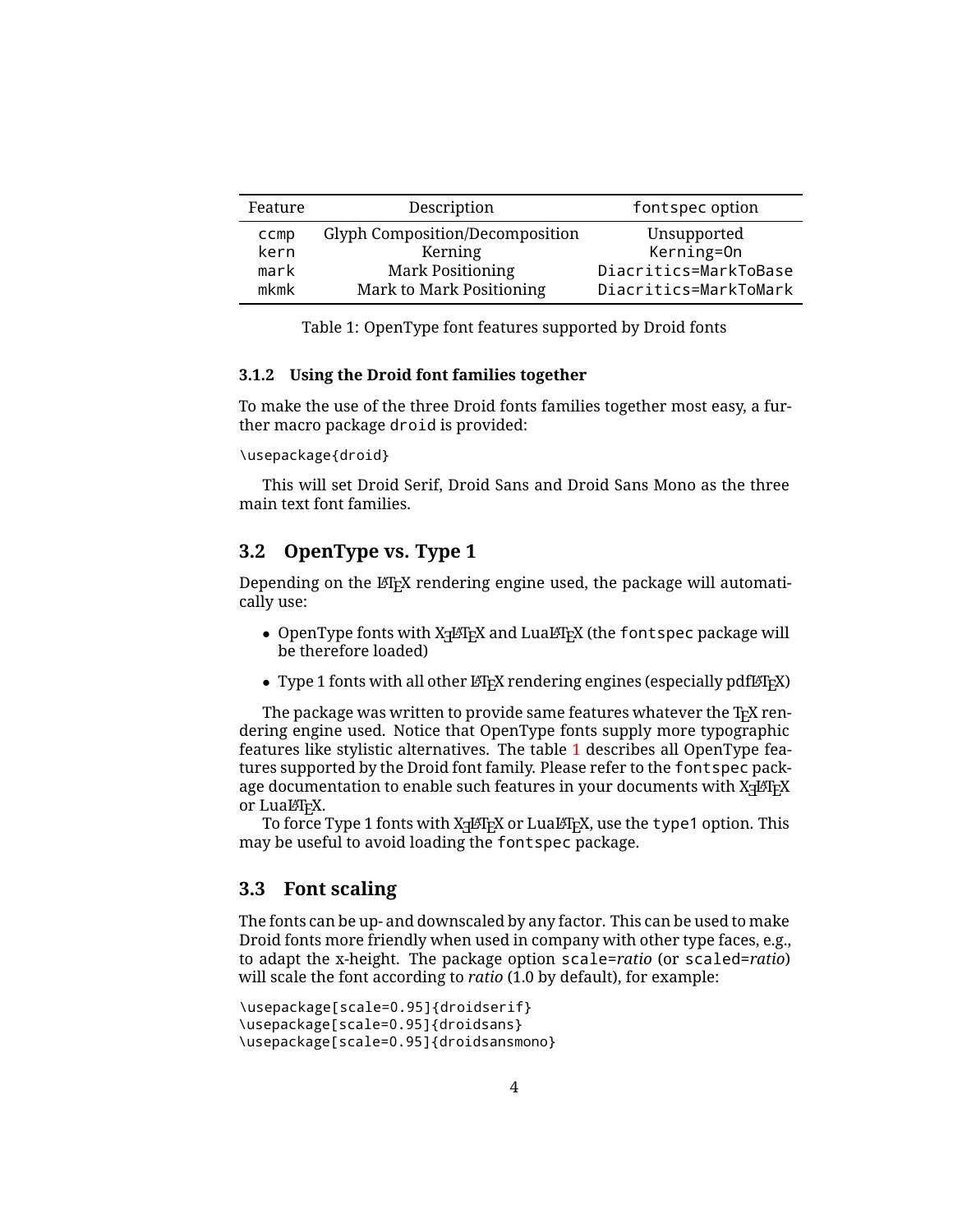<span id="page-4-2"></span>

| OT1-encoded | To Ta Té |
|-------------|----------|
| T1-encoded  | To Ta Té |

Table 2: Kerning with OT1 and T1 encodings

| Font                           | Series | Shape | OpenType font file        |
|--------------------------------|--------|-------|---------------------------|
| Droid Serif Regular            | m      | n     | DroidSerif-Regular.ttf    |
| Droid Serif Italic             | m      | i t   | DroidSerif-Italic.ttf     |
| <b>Droid Serif Bold</b>        | b(bx)  | n     | DroidSerif-Bold.ttf       |
| <b>Droid Serif Bold Italic</b> | b(bx)  | it    | DroidSerif-BoldItalic.ttf |
| Droid Sans Regular             | m      | n     | DroidSans.ttf             |
| <b>Droid Sans Bold</b>         | b(bx)  | n     | DroidSans-Bold.ttf        |
| Droid Sans Mono Regular        | m      | n     | DroidSansMono.ttf         |

<span id="page-4-3"></span>Table 3: Available font styles

#### <span id="page-4-0"></span>**3.4 Encodings**

The following encodings are supported:

**Latin** OT1, T1, TS1 (partial)

**Cyrillic** T2A, T2B, T2C, X2

**Greek** LGR (monotonic and polytonic for Droid Serif, monotonic only for Droid Sans and Droid Sans Mono)

To use one or another encoding, give the LAT<sub>E</sub>X name to the fontenc package as usual, as in

```
\usepackage[T1]{fontenc}
\usepackage{droidserif}
```
As usual with OT1 encoded fonts, kerning with accented characters is treated poorly, if at all. Note difference in kerning between these two encoding in table [2.](#page-4-2) It is therefore advised to always use the Droid font family in any encoding than OT1 when typing diacritics.

#### <span id="page-4-1"></span>**3.5 Available weights and variants**

Table [3](#page-4-3) lists the available font series and shapes with their NFSS classification. Parenthesized combinations are provided via substitutions. Table [4](#page-5-4) also lists all defined NFSS families for the Droid packages.

In addition to these shapes, Droid packages provide the following faked one: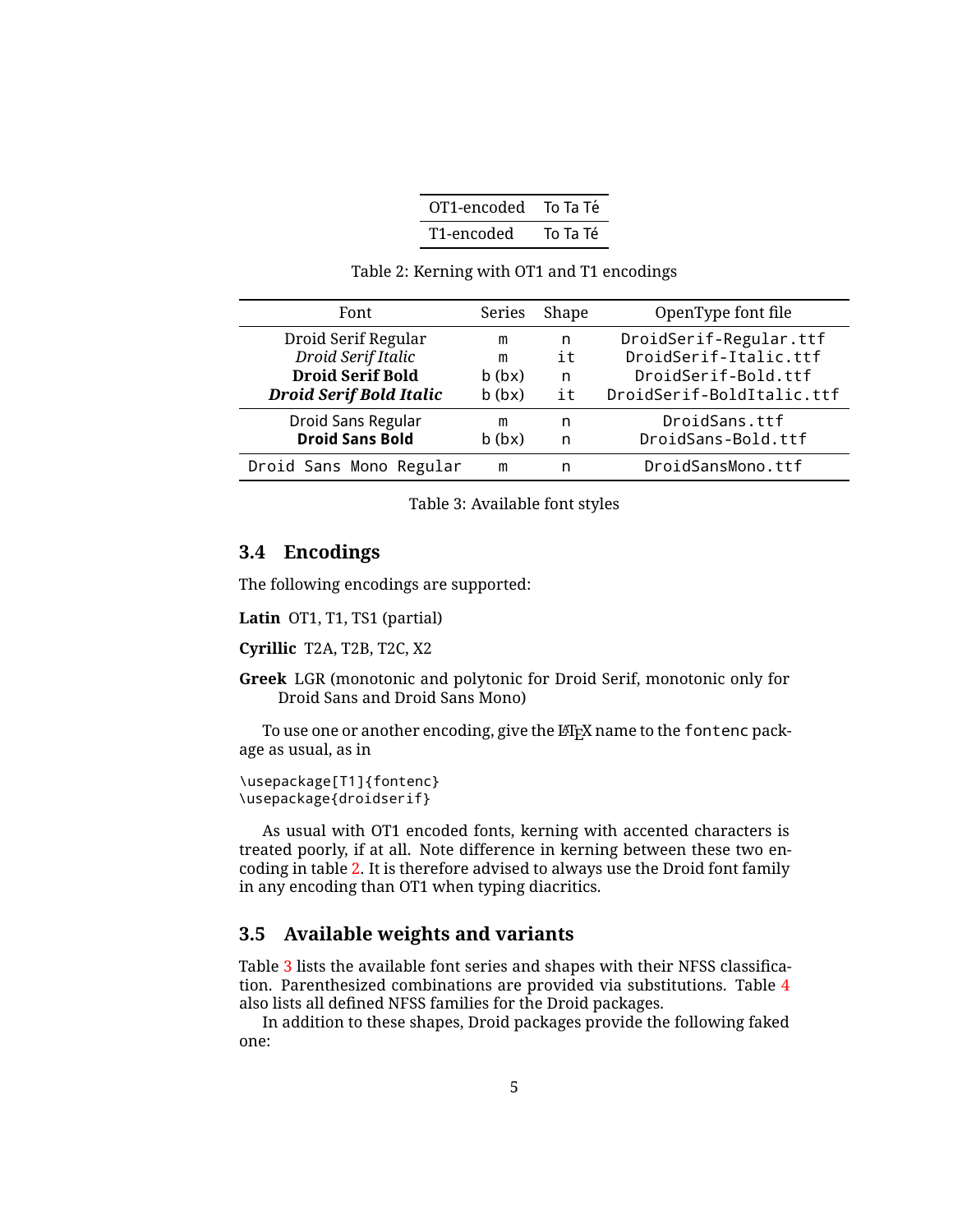| Font family       | NFSS family   |
|-------------------|---------------|
| Droid Serif       | droidserif    |
| <b>Droid Sans</b> | droidsans     |
| Droid Sans Mono   | droidsansmono |

<span id="page-5-4"></span>

- Slanted shape (s1) for Droid Serif, Droid Sans and Droid Sans Mono
- *Upright italic shape (*ui*) for Droid Serif only*

Samples of the font are available in the droid-samples.pdf file.

## <span id="page-5-0"></span>**4 Known bugs and improvements**

Please send bug reports and suggestions about the Open Sans LATEX support to [Mohamed El Morabity.](mailto:melmorabity@fedoraproject.org)

#### <span id="page-5-1"></span>**4.1 Compatibility with previous versions**

#### <span id="page-5-2"></span>**4.1.1 Legacy families**

Previous versions of the package used to provide the following NFSS families for Droid:

- fdr for Droid Serif, with the \fdrfamily switch command
- fds for Droid Sans, with the \fdsfamily switch command
- fdm for Droid Sans Mono, with the \fdmfamily switch command

Such families and macros are still available in newer package versions. In particular, the following NFSS family aliases are now defined as below:

- fdr family is an alias for droidserif
- fds family is an alias for droidsans
- fdm family is an alias for droidsansmono

#### <span id="page-5-3"></span>**4.1.2** droidmono **package**

The droidmono package has been renamed to droidsansmono since version 3.0. The droidmono package is anyway still available for compatibility.